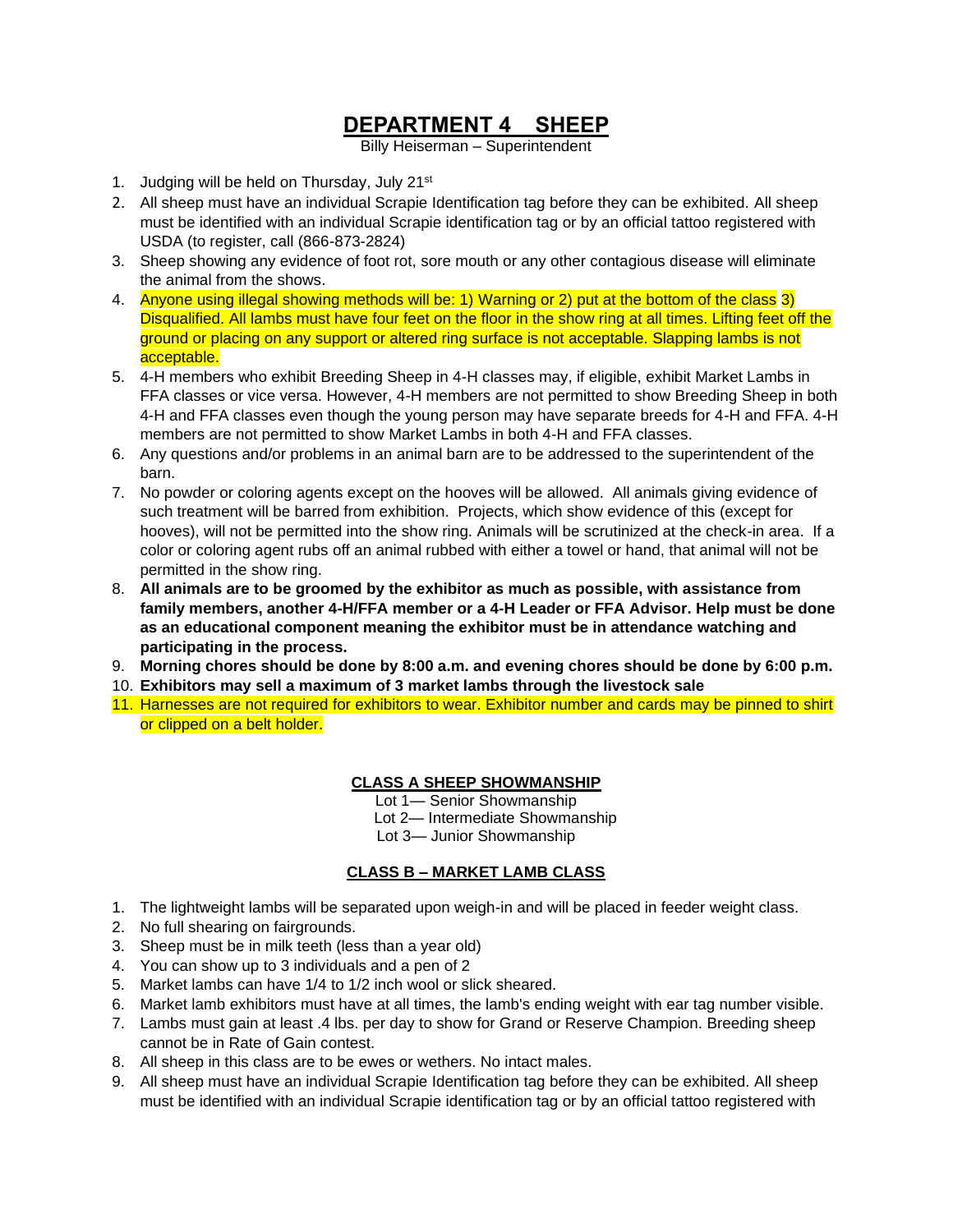USDA (to register, call (866-873-2824)

 **Lot 1 –** Market Lambs – Individual (can show three)

 **Lot 2 –** Market Lambs - Pen of Two

 **Lot 3** – Market Lambs (Hair Sheep) – Individual (can show three)

 **Lot 4** –Market Lambs (Hair Sheep) – Pen of 2

#### **Grand Champion Market Lamb Reserve Grand Champion Market Lamb Grand Champion Pen of Two Reserve Grand Champion Pen of Two**

## **CLASS C BREEDING SHEEP**

- 1. Registered sheep must have papers, and be transferred 60 days prior to the person showing or they will not be shown in the purebred class.
- 2. 4-H Sheep handlers may only wear blue jeans, and a 4-H or FFA T-shirt. NO HATS OR CAPS.
- 3. Rams shall not be born before Nov. 1st of the year before. For example: Rams showing in 2022 can't be born before Nov. 1st of 2021.
- 4. Yearling classes or 2 year and older may use a halter to assist in showing.
- 5. Breeding stock may not be shown in market classes or vice versa.
- 6. If there are more than 15 commercial ewes in a class, they may be split into speckled and black face.
- 7. Any sheep born before Nov. 1<sup>st</sup>, will be shown in yearling class.
- 8. 1/4 to 1/2 inch wool is a suggested length for breeding stock. (WOOL TYPE BREEDS ARE EXEMPT FROM THIS RULE.)
- 9. For the Ewe-Lamb Class, the lamb must be under 60 days old. The ewe must be nursing and claiming.

| <b>CLASS D-CORRIEDALE</b>   | <b>CLASS I-OTHER PUREBREEDS</b> |
|-----------------------------|---------------------------------|
| <b>CLASS E-HAMPSHIRE</b>    | <b>CLASS J—KATAHDIN</b>         |
| <b>CLASS F-SUFFOLK</b>      | <b>CLASS K-CROSSBRED</b>        |
| <b>CLASS G-DORSET</b>       | <b>CLASS L-HAIR SHEEP</b>       |
| <b>CLASS H –RAMBOULLETT</b> |                                 |

An Exhibitor may NOT have more than 2 entries per lot

### **LOTS FOR CLASSES D-L**

Lot 1 – Ram Lamb Lot 2 – Ewe Lamb Lot 3 – Speckled Ewe Lamb Lot 4 – Yearling Ewe Lot  $5 - 2$  years and older Lot 6 – Pair of Ewes Lot 7 – Ewe & Lamb

**Grand Champion Ram Reserve Grand Champion Ram**

**Grand Champion Ewe Reserve Grand Champion Ewe**

### **CLASS M – COUNTY BORN & RAISED MARKET ANIMAL**

- 1. All animals entered in this class must have been born as well as raised in Van Buren County.
- 2. Documentation must be provided with the fair entry regarding birth place
- 3. Animal must be a market animal weighed in during the April weigh in date.
- 4. 1 entry per exhibitor